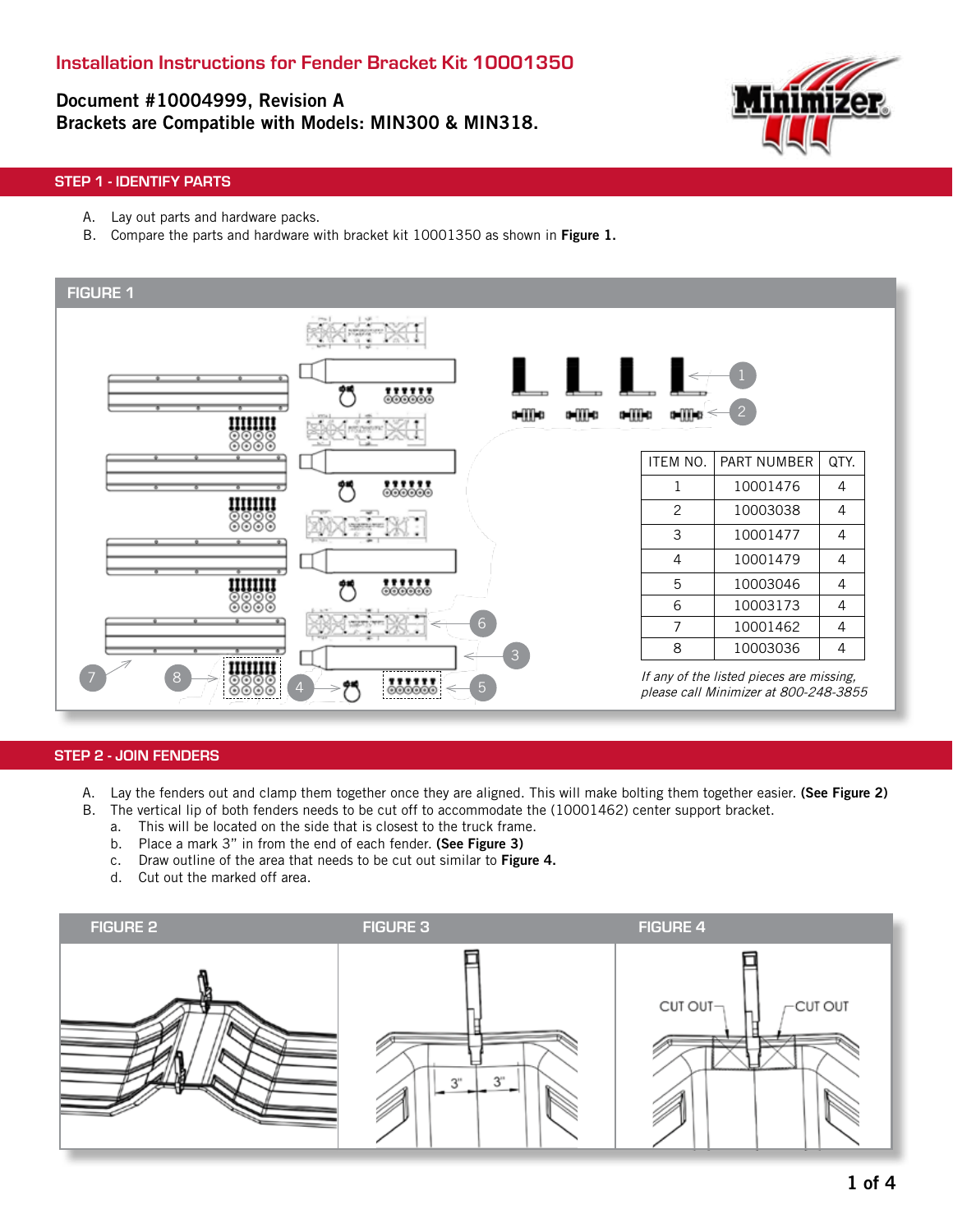## Installation Instructions for Fender Bracket Kit 10001350

## Document #10004999, Revision A Brackets are Compatible with Models: MIN300 & MIN318.



C. Make sure the center bracket and the trim plate (if purchased) are centered between the two fenders. (See Figure 5)

Tip: The center bracket (10001462) "V" should be facing down.

- a. Drill eight holes through the fender and trim plate from the bottom using the holes in the (10001462) center bracket as a guide.
- b. Use eight 5/16" x 1" bolts to bolt the fenders, trim plate, and center bracket together.
- c. Use eight 5/16" nuts provided with the kit on the underside of the fenders.
- d. Recommended torque is 10-15 ft.-lbs.

Tip: Start with the bolts closest to the truck frame and work towards the outside.

#### STEP 3 - DETERMINE SIZE OF SPACERS AND POSITION FENDERS

- A. Confirm the total suspension travel distance. This is used to determine the clearance required between the fender and the tire.
	- a. For air suspension systems, dump the air bags and confirm it is the lowest point of travel.
		- i. Understand that some air suspension designs may cause the wheels to roll closer to the fender (roll forward) as the suspension deflates. In order to make sure the fenders are centered on the tires, test the suspension in the inflated and deflated positions to determine the best positioning so that the fenders are centered over the tires in the inflated position.
		- ii. For air suspensions with travel exceeding 6", a travel stop may need to be installed to reduce required clearance between the fenders and tires. This will also improve alignment and 5th wheel plate clearance. (Please call Minimizer @ 800-248-3855 for questions regarding this issue).
	- b. For spring systems, measure the distance between the spring assembly and the bump stops on the frame and record the measurement.
- B. Place the fenders on spacer blocks above the tires.
	- a. In most applications 1.5" of tire clearance is best.
	- b. The goal is to ensure the fender does not rub the tire.
		- i. The minimum clearance recommended is 34" above the maximum travel point of the suspension system.
	- c. For an air suspension system, place a 34" to 1.5" thick board on top of the tires after the air is released from the airbags. (See Figure 6)
	- d. For spring suspensions use spacer material that is ¾" to 1.5" thicker than the measurement recorded above.
- C. For trucks with air suspension, raise and lower the suspension to confirm the clearance between the fenders and wheels and that the fenders will be centered front to rear when the air suspension is inflated.

#### STEP 4 - POSITION FENDERS

- A. With the fenders in position, mark and test fit the brackets where they will attach to the frame.
- B. If possible, use existing bolt holes in the frame to attach the front and rear (10001477) paddle brackets.

Tip: It is common for the front bracket to align with the existing quarter fender holes.

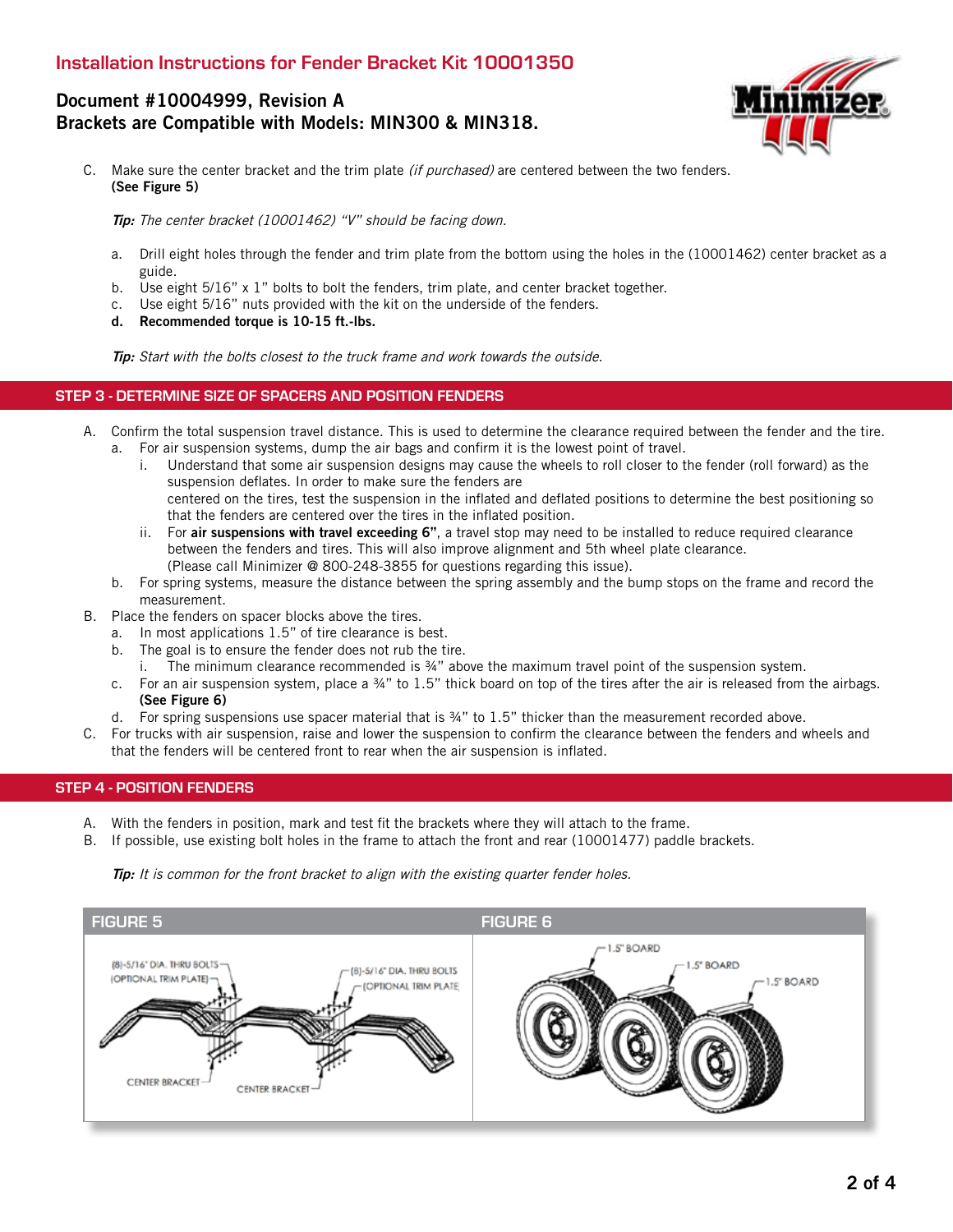## Installation Instructions for Fender Bracket Kit 10001350

## Document #10004999, Revision A Brackets are Compatible with Models: MIN300 & MIN318.

- C. If possible, use existing bolt holes in the frame to attach a steel plate (not supplied) for the center bracket and weld the bracket to the plate. (See Figure 7)
	- a. Plate should be a minimum of 1/4" thick.
- D. Another option is to weld the bracket directly to the frame.

#### Warning: Review vehicle owner's manual before welding directly to the frame.

- E. If possible, position the mounting brackets low on the fender so they are no more than 15" from the bottom. (See Figure 8)
	- a. Brackets mounted 8-12" from the edge is optimal.
	- b. The goal is to reduce the risk of the leading edge of the fender from blowing back against the tire during high wind.

**Tip:** If the front fender bracket is mounted higher than 15", refer to the link below for further suggestions on adding additional support http://www.minimizer.com/instructions.html

#### NOTES:

- Round spacers are supplied to hold the (10001476) swivel bracket away from the frame when needed. In some cases, frame components may interfere with the required bracket location and require a spacer. (See Figure 9)
- Trim the pipe component of the swivel bracket as needed.
- USE SPACERS ONLY WHEN NECESSARY! The ideal installation is to mount the (10001476) swivel bracket directly to the frame using no spacers.
- If using the mounting hole inside the pipe of the swivel bracket, the excess flat steel may be trimmed off to provide a cleaner look.



#### STEP 5 - ATTACH BRACKETS TO TRUCK FRAME

- A. Once the front bracket is in position with the fender, tighten the 5/8" x 4-1/2" bolt that goes through the (10001476) swivel bracket to attach the swivel securely to the frame. (See Figure 10)
	- a. Recommended torque is 160-170 ft-lbs.

#### STEP 6 - ASSEMBLE BRACKETS

- A. Slide the (10001477) paddle bracket over the (10001476) swivel bracket. a. Make sure the pipe of the (10001476) is fully Inserted into the paddle bracket.
- B. Verify that the fenders are level across the frame and aligned with the tires for optimal clearance. Fenders that are installed in a deformed or twisted state, may lead to material fatigue, and reduce the life of the fender.
	- a. Rotate the (10001477) paddle bracket so it makes good contact with fender.
- C. Attach the drilling template provided in the kit to the surface of the fender.
	- a. Insert the drilling template between the fender and the (10001477) paddle bracket as shown in Figure 11.





FIGURE 8



### FIGURE 10



### FIGURE 11